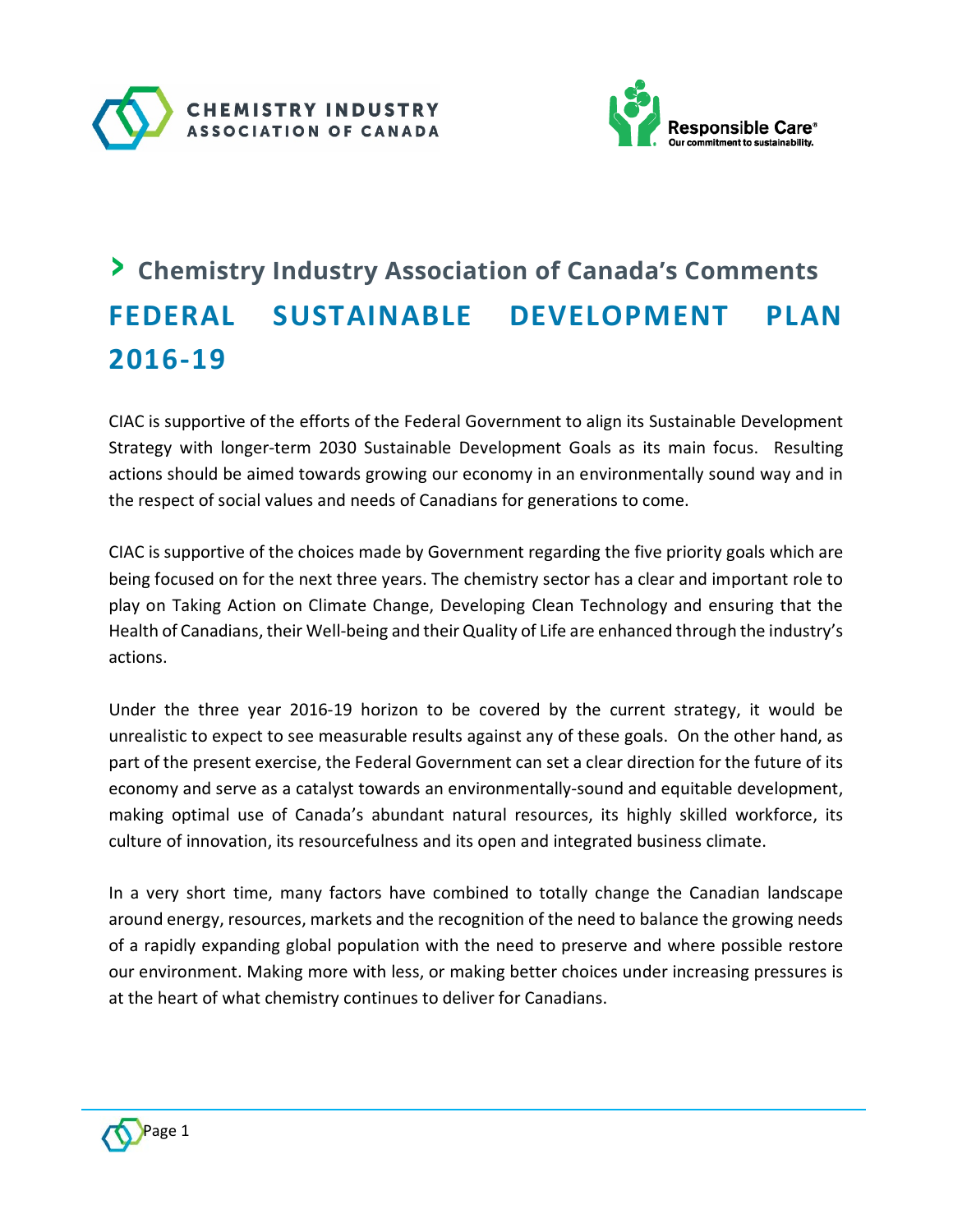More specifically, the most significant changes that have occurred in Canada in the past five years and which create game-changing opportunities for a more sustainable economy through the use of chemistry-derived solutions include:

- *1. The recent development and rapid expansion of the natural gas supply in North America, related in great part with the development of hydraulic fracturing technologies. This provides Canada with a unique opportunity to diversify its economy by allowing for the value-add chemical transformation of natural gas into the materials we will need as we transition to a low-carbon economy;*
- *2. The rapid developments surrounding electric vehicles which are taking a growing part of the domestic market and which can take advantage of Canada's overall low carbon electric grid;*
- *3. Advances in construction materials (insulation, windows, films/membranes) which deliver great energy savings, lower emissions and provide an affordable alternative for customers to reduce their utility costs, eventually making net-zero buildings possible;*
- *4. Increased efficiency and reliability of renewable power solutions such as photovoltaic panels are reducing our demand for fossil fuels and pressures on our electric grid. Also advances in energy storage are making electric vehicles a viable transportation alternative;*
- *5. Improved reliability and availability of advanced lighting solutions. In the past three to five years we have seen LED lighting almost leapfrog CFL bulbs bringing important energy savings (40 per cent more efficient) and greater durability at an ever shrinking cost differential.*
- *6. Food and water safety improvements. In the past three years the world population has increased by nearly a quarter billion people. Food supply and food waste are becoming a critical issue, even in Canada, where fruits and vegetables are becoming unaffordable for a large portion of our population. Advances in packaging and food preservation are making it possible for our growing urban population to get access to safe, nutritious and more affordable food grown upon ever shrinking agricultural land.*

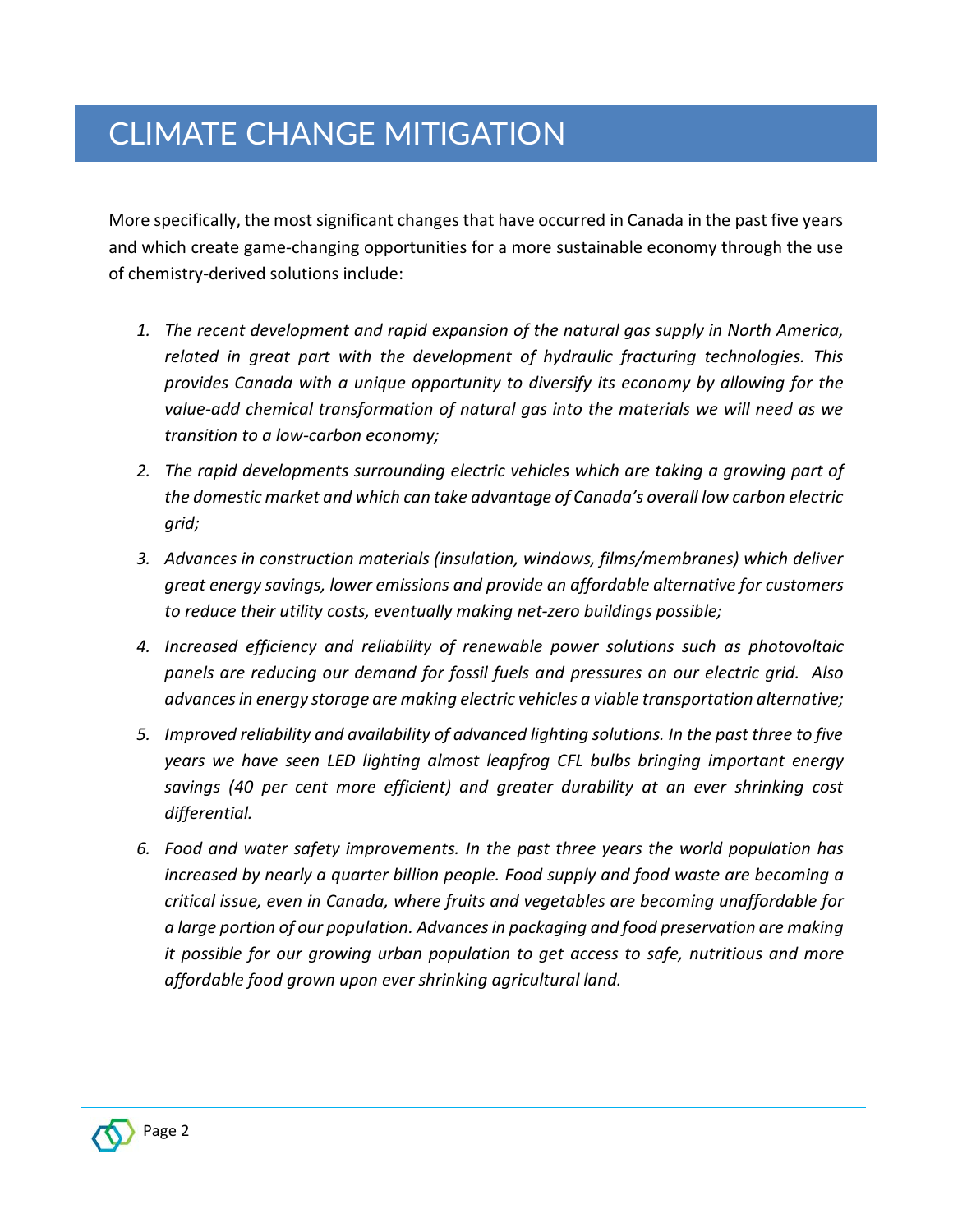These trends and rapid technological developments have completely altered our economic and environmental landscape and need to be considered as Canada revises its sustainable development goals.

The chemistry sector is ready and willing to make a strong contribution to achieving government's objectives, as we will discuss below.

#### **TAKING ACTION ON CLIMATE CHANGE AND CLEAN TECHNOLOGY**

Canada's chemistry industry is already a world leader in low-intensity carbon chemical production due to the abundance of low-carbon feedstocks, its relatively new plants and equipment, process and product re-engineering and energy conservation measures. These reductions are the result of significant new investments, including more than \$12 billion in the last decade alone.

Very few people appreciate the fact that more than 95 per cent of all manufactured products rely on chemistry. Nor do they understand that addressing the challenges of clean energy, clean air, clean water and of a sufficient supply of safe and nutritious food on a global scale is entirely dependent on chemistry-based solutions.

To meet the global climate challenge, Canada must fully develop the potential of the chemistry industry so it can deliver innovations and solutions that effectively reduce emissions both within the industry and throughout the Canadian economy. From improved building insulation and lighter plastics for automobiles, to the production of solar and wind energy equipment, these, and other innovative chemistry products and processes are essential in helping society meet its needs while reducing its carbon emissions. It has been shown that globally there would have been 11 per cent more total GHG emissions in 2005 in a world without the chemistry industry.

Today, research shows that for every unit of GHG emitted as part of chemical manufacturing, the industry's products and technologies result in a net reduction of 2.6 units of emissions during a product's lifecycle - from extraction of feedstock and fuel, through production, ultimate use and end of life disposal. Using emerging technologies, this ratio increases to more than 4:1. By far, avoided emissions, in the use phase of chemistry-derived products, represents the greatest contribution that the sector continues to make in reducing greenhouse gas emissions and energy demand economy-wide.

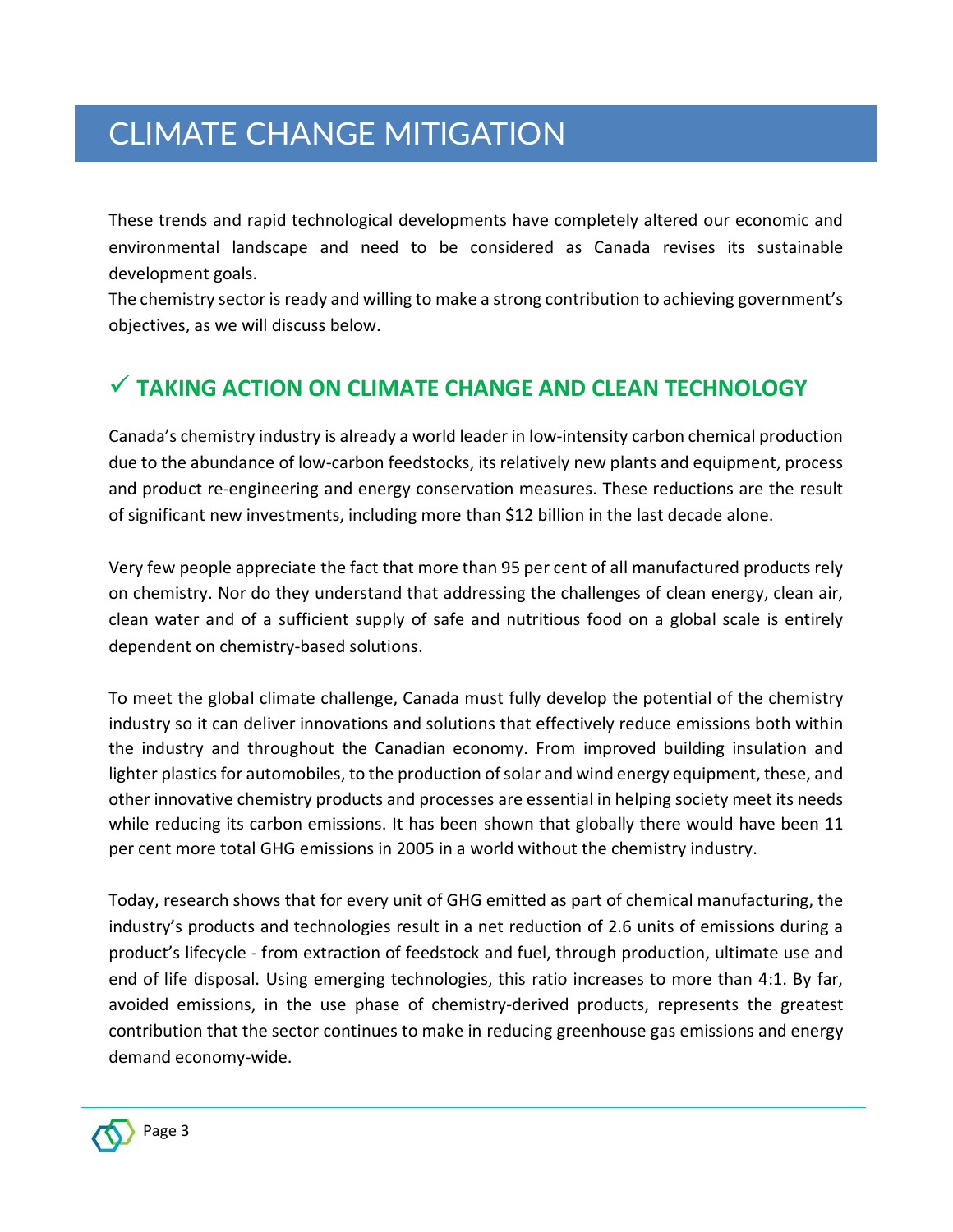The industry is resolute in its efforts to work with governments to develop effective long-term regulatory policies that successfully minimize the impacts of climate change without impeding necessary innovation, investments and growth.

Looking at innovation in the chemistry sector, several game changer technologies have already been implemented in Canada. In particular, taking advantage of the growing availability of shale-gas in North America, the industry is now producing olefins in Canada through ethane cracking process which brings up to an 8 to 10-fold energy-saving and proportional GHG reductions versus naphtha or coal based processes used in Asia, by far the world's largest chemicals producing region.

In Canada, Governments will have a role to play in supporting the development of the lowest carbon-intensive feedstocks and energy sources, such as shale-gas, used in the production of chemicals and in allowing for the safe and secure transport of these materials to the chemical facilities where they can contribute to improving the overall environmental footprint of the industry.

Of all the energy consumed around the world, one third is used for heating and cooling buildings. In Canada, with moderate improvements to energy efficiency standards in new buildings and a moderate increase in renovation of existing buildings, global GHG emissions from buildings could decrease by 12 per cent by 2050. More aggressive energy efficiency standards for new builds and more ambitious renovation rates could see as much as a 25 per cent reduction.

Advanced Lighting Solutions are a significant emission reduction lever. LED bulbs have a nearly 40 per cent greater efficacy (lumens per watt) than CFL bulbs, have a four times greater life expectancy, do not contain mercury, are less fragile and are dimmable allowing for further energy savings. Canada should promote and support the rapid deployment of LED lighting in all buildings and outdoor applications.

Transportation is another sector that requires a careful look. Since 1992, GHG emissions from Canada's transportation sector have increased by a whopping 33 per cent. Manufacturing lighter vehicles with parts made of new plastics and composite materials will be essential to tackling

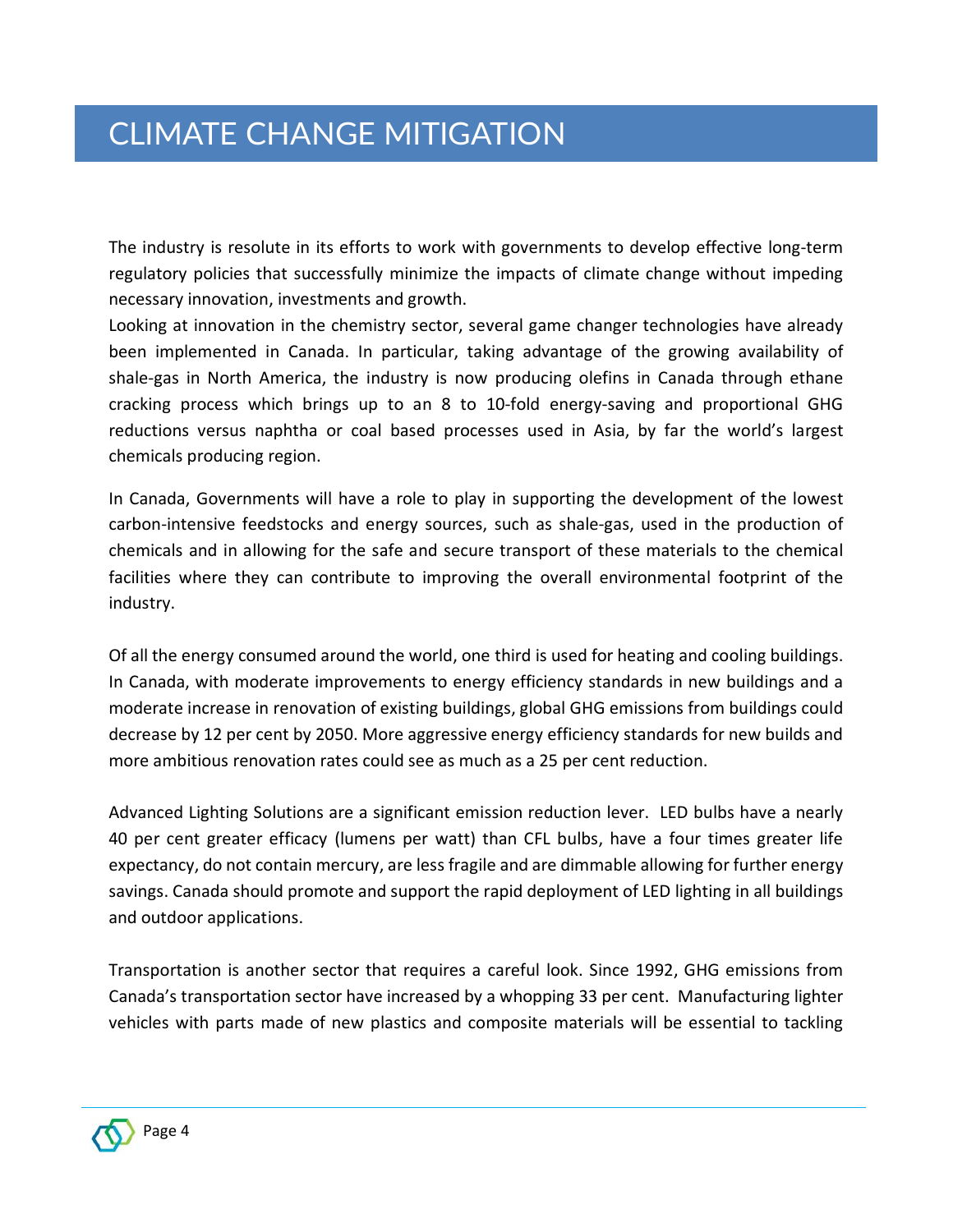emissions from this vital sector. In addition, the need to electrify private and public transport will depend upon advances in energy storage solutions and low carbon fuels developed by our sector.

Chemistry enables nearly every renewable power generation source such as the composite materials in wind turbine blades, photovoltaic panels, biofuels and even nuclear and hydro-power. It also plays a critical role in the electronics industry which is now a component of modern life.

In our engagement with governments we offer the following principles to guide more appropriate domestic climate action policies:

- *Identify the potential for emissions' reductions in sectors beyond manufacturing, which accounts for less than 30 per cent of GHG emissions, notably the buildings, transportation, food and renewable energy sectors.*
- *Introduce minimum energy performance in building codes and provide incentives for owners to increase insulation values for new and existing buildings.*
- *Provide assistance during the development and deployment of pre-commercial emission reduction technologies in chemical manufacturing.*
- *Recognize that technological innovation and step-change emissions reductions are completely dependent on new capital investment. Carbon policies must be designed in a manner that encourages rather than discourages future investment and economic growth through new builds, even if this means short-term emissions growth.*
- *Create a new Low Carbon Economy Trust to help fund projects that materially reduce carbon emissions.*

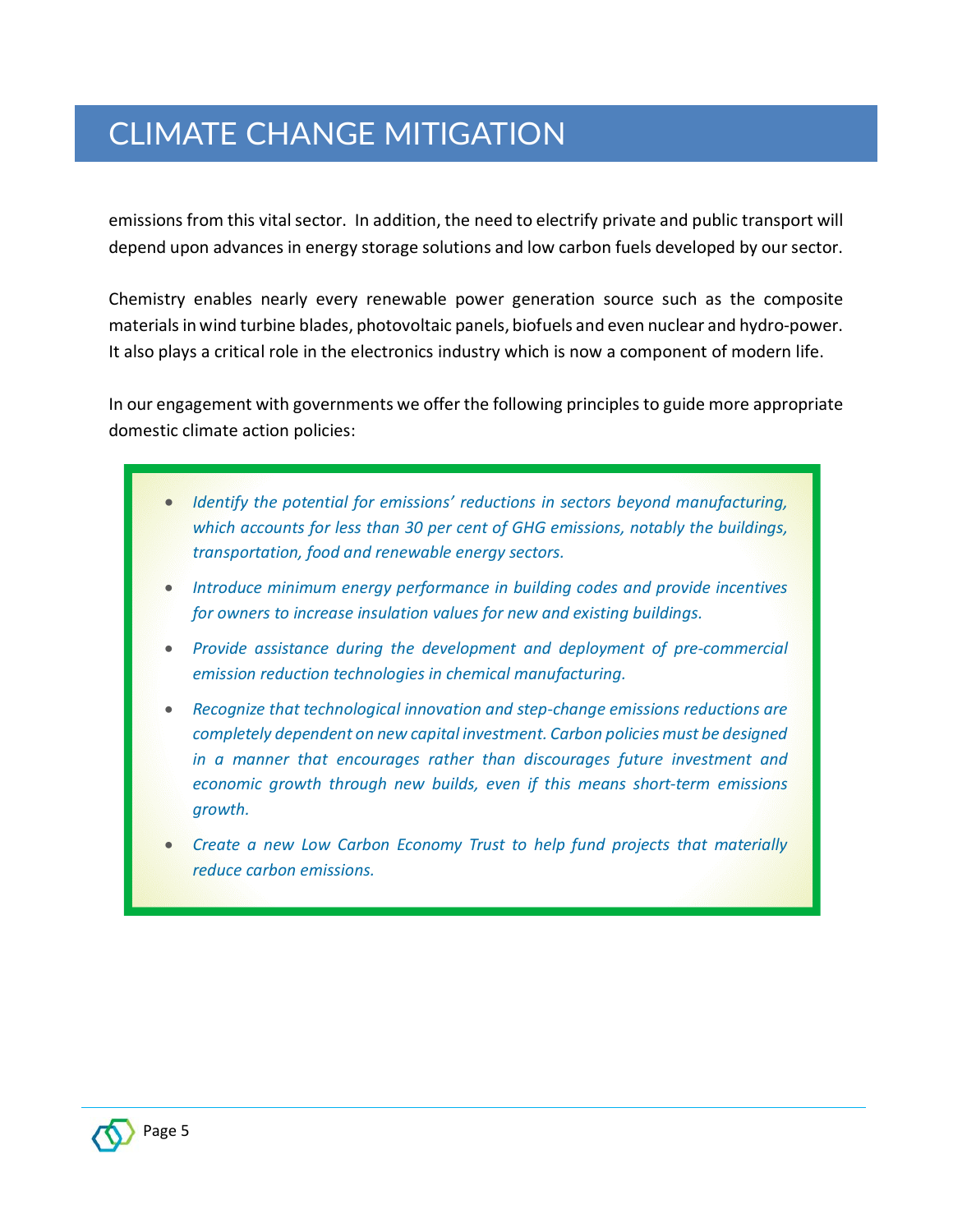#### **HEALTH, WELL-BEING, QUALITY OF LIFE FOR ALL CANADIANS**

The Federal Government wants to protect the health and well-being of Canadians by ensuring clean air and drinking water, and decrease risks posed by harmful substances and environmental emergencies.

CEPA requires every new chemical substance introduced since 1994 to be assessed for health and environmental risks. Originally launched in 2006, the Chemicals Management Plan (CMP) enables the Government of Canada to protect human health and the environment by addressing substances of concern in Canada. It is a science-based approach that allows for setting priorities and government-imposed timelines for risk assessment and risk management of chemicals and other substances of concern and for increasing industry stewardship and responsibilities for substances.

The chemistry industry has been and remains a fully engaged and a productive partner in the development and delivery of the Canadian Environmental Protection Act 1999, and the accompanying Chemicals Management Plan. Timely action to reduce risks from toxic substances is important for the health of Canadians and our environment. The CMP has changed and improved how industry, Environment Canada and Health Canada manage chemicals in Canada. This partnership has helped improve public confidence in chemicals management.

CMP is achieving its objectives and is on track for success. CEPA 99 mandated the evaluation and appropriate risk management of over 23,000 substances on the Domestic Substances List. At the time, it was known that this would require years of work, sustained resources and attention by government, industry and other stakeholders. Canada completed the first phases of this work, categorizing more than 23,000 substances. This was no small feat and Canada was the first country in the world to complete this exercise.

Categorization was especially important because it allowed government, industry, and other stakeholder groups to focus on the scientific assessment and risk management of those substances which are actually present in the economy today and which might hold potential for harm to human health and the environment.

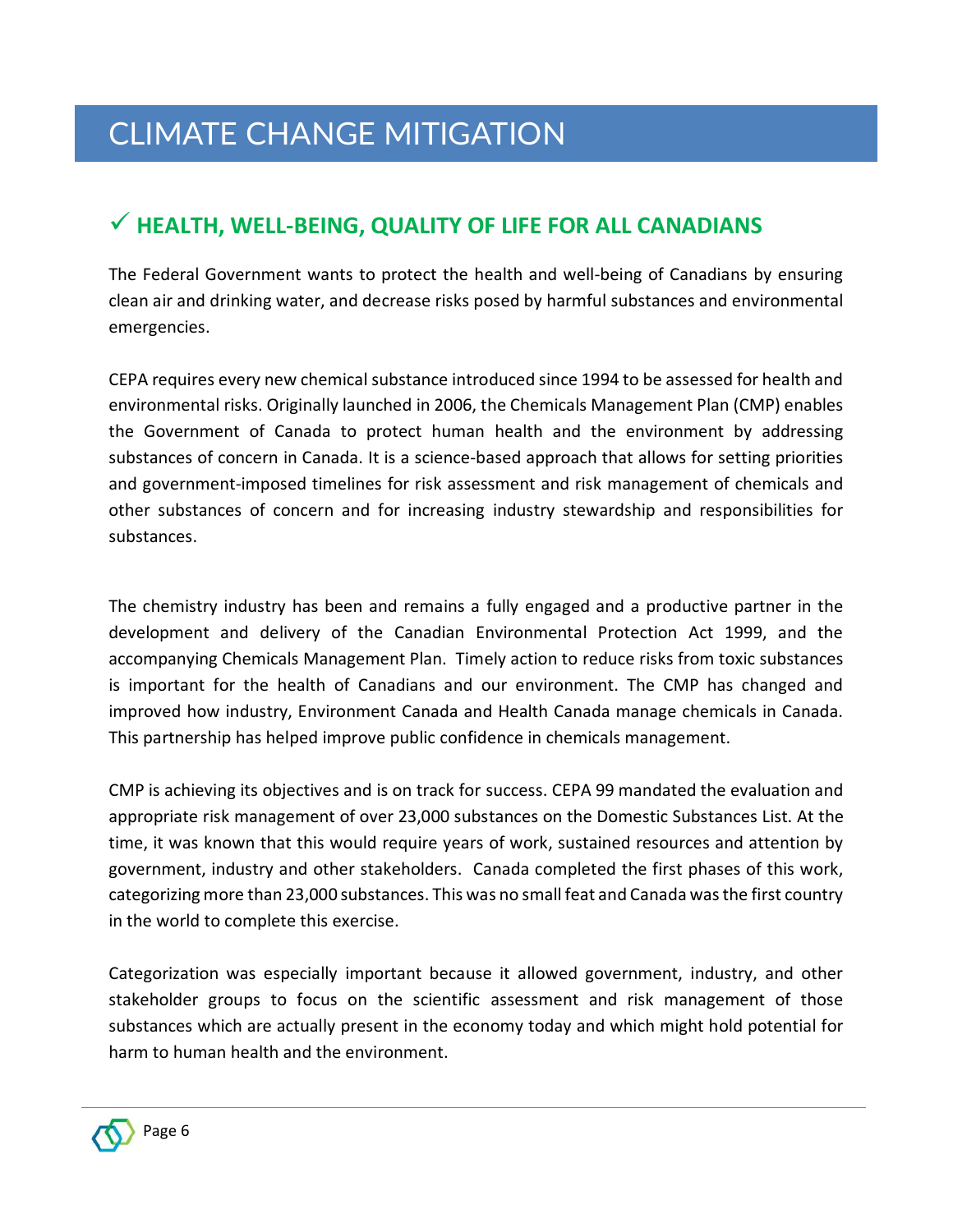To date, more than 2,700 of those 4,300 substances identified have already been assessed under the chemicals management plan. Only 360 of those have been identified as toxic substances. Of the more than 21,000 substances evaluated to date, only 360, or less than 2 per cent have, so far, been identified as posing risks to human health and the environment which require further management actions.

It is clear that the goals of completing risk assessments of all the 4,300 substances are in sight of being completed by 2020. CMP is efficient and effective in its use of public and private resources because it applies a science and risk-based approach, considering both the degree of risk and extent of potential exposure in conducting the assessments.

The program effectively leverages available data and existing classification frameworks already in use across industry and agreed to by regulators. It also reviews scientific studies and data from other international jurisdictions, such as Europe. All the while allowing for the incorporation of significant new information to ensure prioritization decisions remained relevant and current.

Once the program has identified a risk to the health of Canadians or the environment, the program uses a very broad array of legislative and regulatory tools to meet the goal of managing that risk.

Canada should be proud of its chemical management regime. CMP has been well examined by US academics and authorities and our approach to prioritization is the cornerstone of changes the US made to their Toxic Substances Control Act which was signed by the President a week ago. Brazil is contemplating adopting the same approach.

CMP also works because it incorporates the views of all stakeholders, as CMP explicitly includes the opportunity for public review and comment to ensure the best available data and information is used in toxicity designations. The CMP has the broad support of other levels of governments in Canada, and as a result, we do not see the checkerboard of competing rules/regulations across our country.

Canada's chemistry industry remains committed to delivering on the objectives of CEPA 1999 and the CMP. Since the inception of the CMP, we believe that industry, government and stakeholders

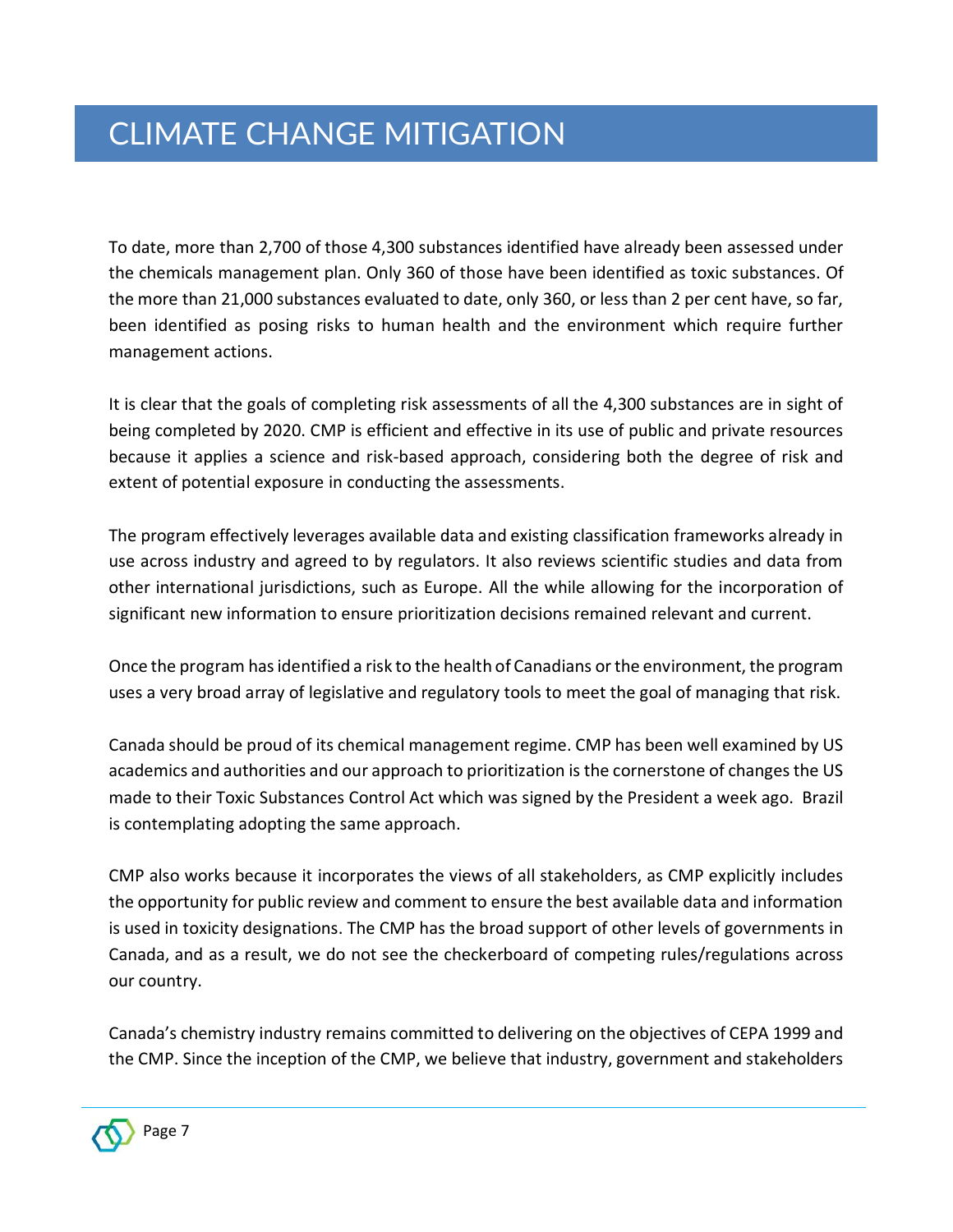have had the right chemistry to work together to build a strong, effective, and transparent CMP. This partnership approach has ensured that the environment and human health are protected from the risks identified by science based risk assessments.

#### • **Environmental Emergencies**

The Federal Emergency Response Plan provides a framework for how the federal government responds to environmental disasters, incidents and emergencies. The federal government requires industry and others to proactively manage environmental emergencies.

As part of its commitment to Responsible Care®, the chemistry industry, through its voluntary initiatives TRANSCAER® and TEAP III® has taken a leading role in working with governments, local communities, first responders such as police, firefighters, medical professionals to ensure a quick and safe response to environmental disasters, incidents and emergencies.

Our industry has been able to demonstrate that a well-managed voluntary initiative can be just as effective as mandatory regulations in preventing and responding to environmental emergencies. In addition, working with Governments and multiple stakeholders, the chemistry industry remains fully engaged in ensuring that the chemicals management program meets its goals to protect the environment and human health from the risks identified by science based risk assessments of chemical substances.

#### › **Conclusion**

CIAC member-companies are willing and well-positioned to continue to demonstrate a proactive approach to environmental protection, to resource conservation and to product development consistent with the Responsible Care® Ethic and Principles for Sustainability so they can contribute to improving the life of all Canadians.

Canada's chemistry sector is eager to work with governments and stakeholders to develop policy frameworks that address global climate change efforts and preserve the benefits of an efficient, modern and responsible domestic chemistry manufacturing industry.